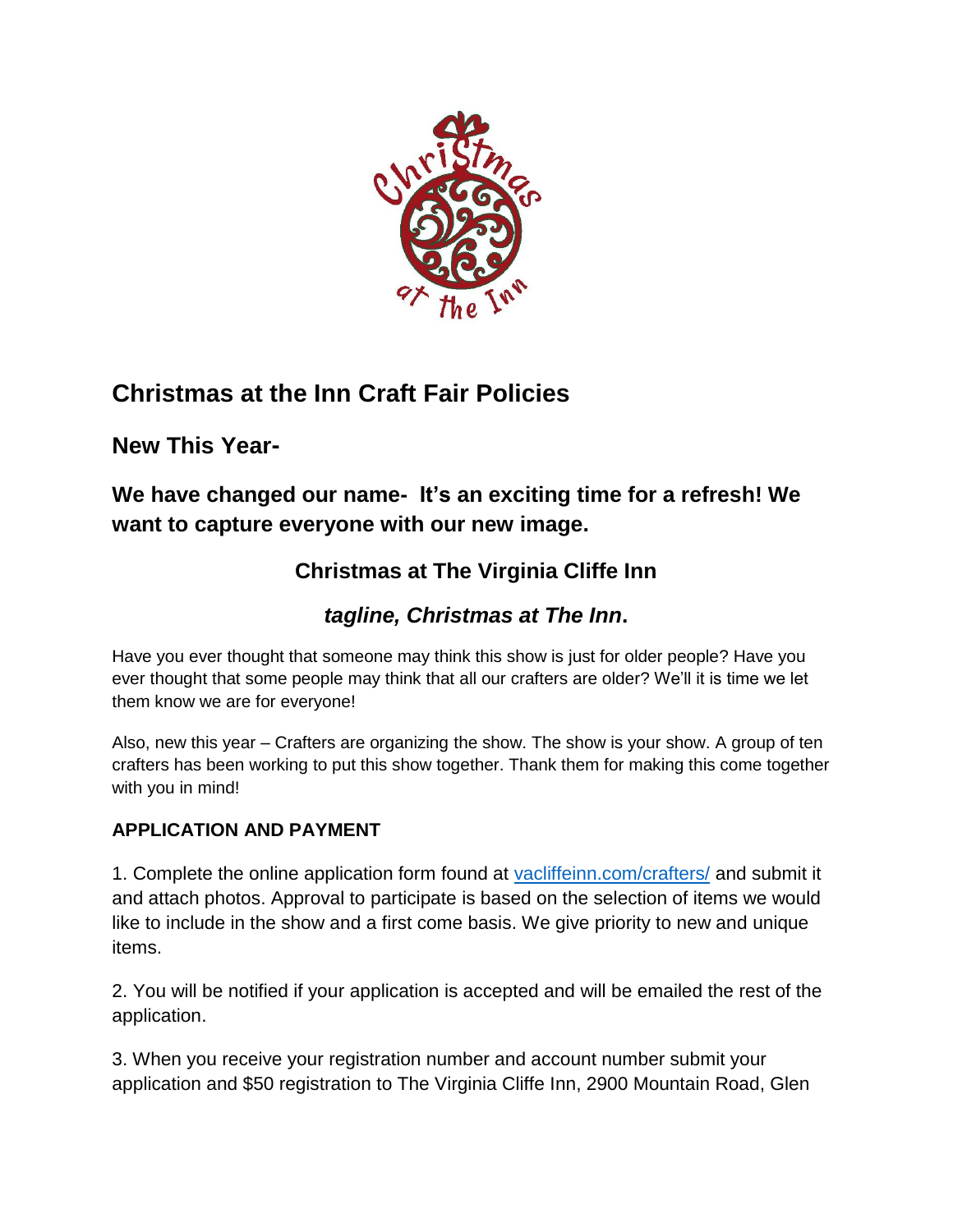Allen, VA. 23060 or to PayPal, JClifton@vacliffeinn.com. The \$50 fee enables us to start our advertising campaign

#### **SHOW HOURS, WORK SCHEDULE AND COMMISSIONS**

4. Our show is unique in that items are intermingled throughout The Virginia Cliffe Inn. This allows for a customer enhanced experience of shopping with one central cashier.

5. Your show commission is based on the actual number of shifts you participate in during the show. Please indicate on your application the number of shifts you plan to work during the show. We will contact you in September/October to arrange the schedule.

6.The Virginia Cliffe Inn has many expenses related to this show and Inn's portion of the sales percentage helps to cover several administration costs including enhanced Wi-Fi, marketing, computer programing, customer bags, parking staffing, the credit card processing fees from customers sales.

7. We are so excited to have you join us. You will have an Inn name tag when you arrive to work and will be assigned a work area. Check in with the Inn administrator in the back office to check in and check out of your shift.

| Tuesday Nov 22      | Item Drop off / Staging                   | 10a.m.               | 5 pm.            |                       |
|---------------------|-------------------------------------------|----------------------|------------------|-----------------------|
| Wed. Nov. 23        | Item Drop off / Staging                   | 10a.m.               | 5 p.m.           |                       |
| Thursday Nov. 24    | <b>CLOSED THANKSGIVING</b>                |                      |                  |                       |
| Friday, Nov. 25     | <b>Black Friday</b>                       | 12:00-4:00 p.m.      | 4:00-8:00 p.m.   |                       |
| Sat. Nov. 26        | Small Business Sat.                       | 10:00-1:30 p.m.      | $1:30-4:30$ p.m. | 4:30 p.m.-8:00 p.m.   |
| <b>Sun. Nov. 27</b> | Artists Shopping                          | 12:00-3:00 p.m.      | 3:00-6:00 p.m.   |                       |
| Monday, Nov. 28     | Grannies at the Inn a.m./<br>Cyber Monday | 10 a.m. to 1:30 p.m. | $1:30-4:30 p.m.$ | $4:30$ p.m.-8:00 p.m. |

#### **Show Dates & Shift Hours:**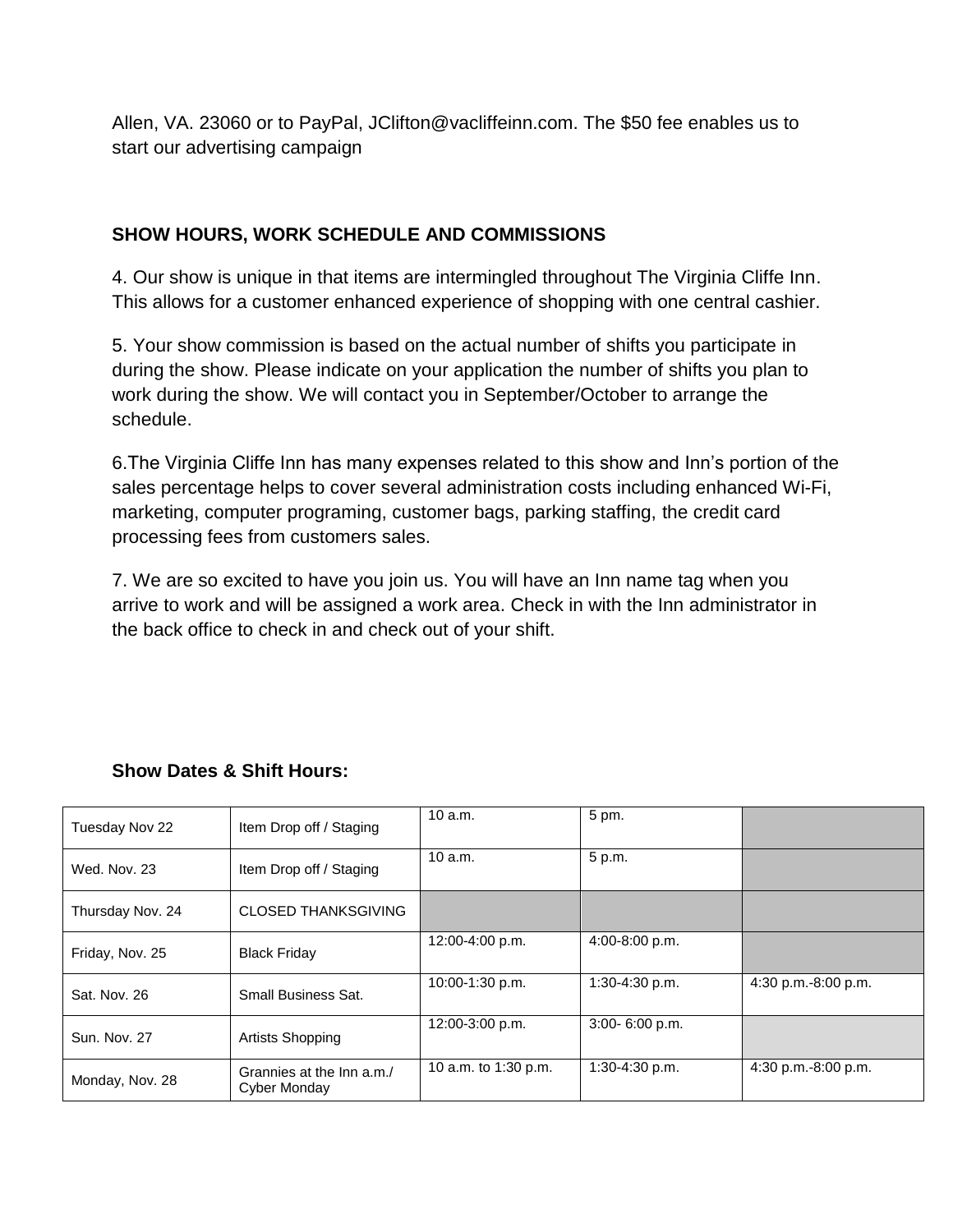| Tuesday, Nov. 29 | Grannies at the Inn<br>a.m./Giving Tuesday    | 10 a.m. to 1:30 p.m.  | 1:30-4:30 p.m. | $4:30$ p.m.-8:00 p.m. |
|------------------|-----------------------------------------------|-----------------------|----------------|-----------------------|
| Wed, Nov. 30     | Grannies at the Inn a.m./<br>Last Day of show | 10 a.m. to 2:00 p.m.  |                |                       |
| Wed. Nov. 30     | Show/Teardown                                 | $3:00$ p.m. to 5 p.m. |                |                       |

8.The Show opens on Friday, November 25, 2022, and runs until Wednesday November 30<sup>th</sup>. We do have some designated shopping times for our seniors over sixty-five shoppers. They can attend the show free of charge. We will offer free VIP passes to be used by our community officials, business partners, public officials, press and special guests. Let us know if you have a connection that deserves a VIP ticket.

#### **SECURITY**

9. The Virginia Cliffe Inn cannot be held liable for any loss of product. We make every effort to ensure staffing for each work area. Please stay in your assigned area during the show. Small jewelry is always a concern so please secure your jewelry items in a way that theft is less likely. Do not attach jewelry to a display item that needs to be removed by the cashier. They do not have time or the responsibility to remove items from a display board.

10. Do not remove **ANYTHING** from the show that is not your property. Even if a crafter or participant indicates that an item is "free" or can be taken, do not take the product. It is important that any giveaway happen outside of this show**.**

#### **MARKETING**

11. Please help us market the show! Please add the event to your social media channels, tell your customers you are participating. Pick up postcards to mail, post it at your church, grocery store and the groups you are a member of. Remember our show supports a wonderful non-profit and most places will post events for non-profits.

12. We do ask you as a participant in the show to contribute an item to be placed in our raffle baskets. Each day we create a raffle basket, for customers to win by purchasing